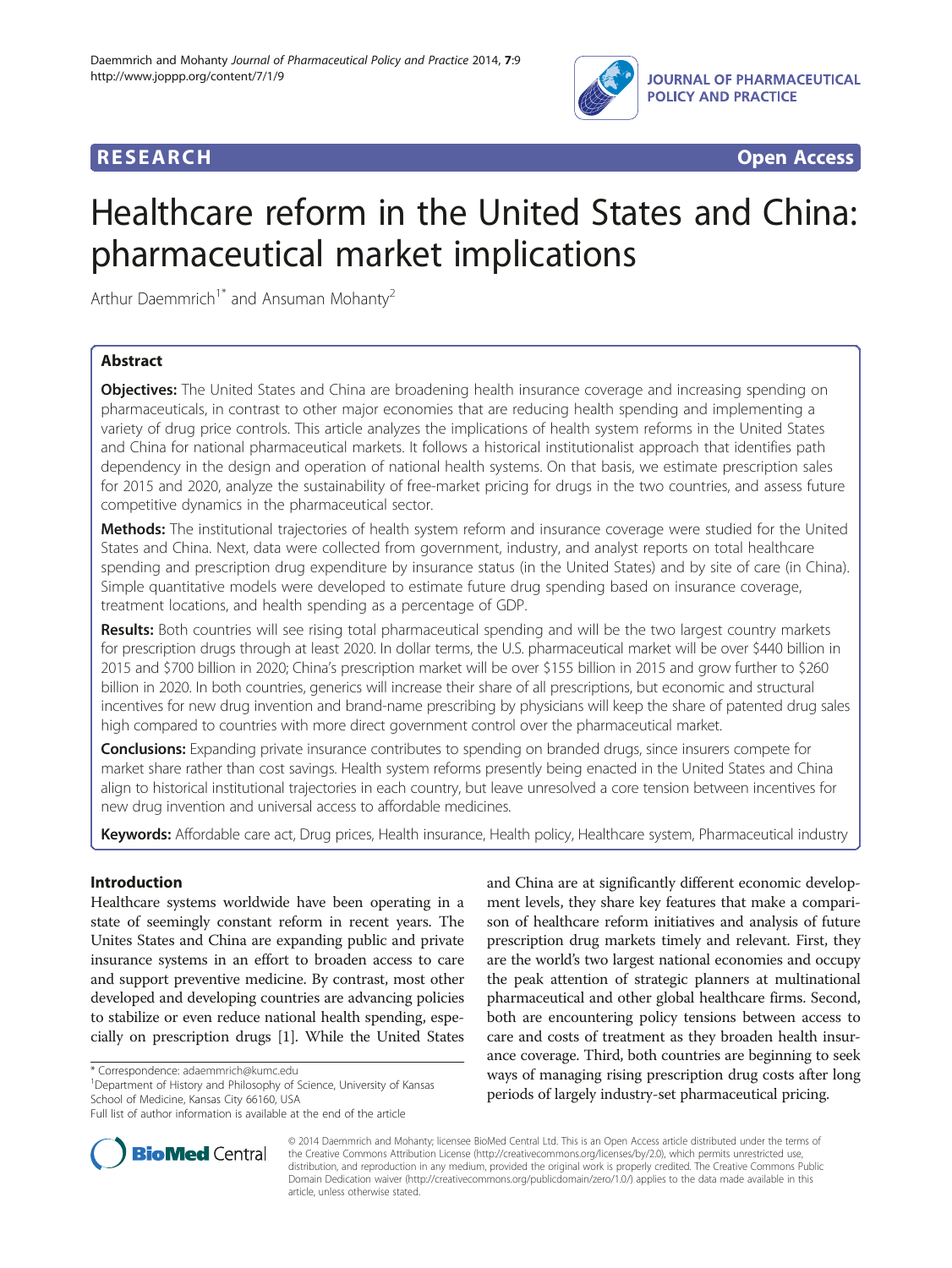Every country necessarily strikes a balance between financial rewards for pharmaceutical innovation and ensuring public access to care. The United States allows free-market pricing of insurance and medicine for the majority of working adults, coupled to public insurance for the elderly and poor. Healthcare spending has expanded to over 17 percent of GDP and supports a large number of research-intensive biopharmaceutical and medical device firms. Even with expanded insurance availability under the 2010 Affordable Care Act, the system is fundamentally oriented to leading edge treatment, rather than the mass-scale delivery of inexpensive care [[2](#page-12-0)]. Similarly, China in recent years has encouraged investments by leading pharmaceutical and medical device companies, both foreign and domestic. While a complex system of price controls keep doctor visits and hospital-based care affordable, the costs of many branded medicines and most diagnostic tests are borne by patients [\[3](#page-12-0)]. Both countries thus face policy tensions between wanting to incentivize domestic pharmaceutical research and avoiding unconstrained growth in healthcare expenditures. Yet, within these broad similarities, the two countries are following unique strategies in an effort to limit pharmaceutical price growth. In the United States, the government-run Medicaid program negotiates prices that require significant manufacturer discounting. Furthermore, the 2010 Patient Protection and Affordable Care Act (PPACA) includes

measures to fund cost-benefit analyses of pharmaceuticals and promote greater generic drug use. In China, the central government has sequentially expanded an essential drugs list (EDL) that requires manufacturers to sell key medicines at prices intended to make them widely affordable.

This article describes the history of health system reform in the United States and China, with a focus on insurance coverage and incentives for pharmaceutical industry research and development (R&D). Policies to expand insurance are analyzed in light of each country's institutional trajectory and projections are developed for national pharmaceutical markets through 2020. "Bottom-up" estimates are derived from spending on prescription drugs per patient, adjusted for changing population demographics, insurance coverage, and anticipated substitution of generics for branded drugs. "Top-down" figures are calculated from long-term growth trends in healthcare expenditure, adjusted for shifts in spending among hospitals (inpatient), specialty and private clinics (outpatient care), pharmaceuticals, and other forms of treatment. Results from the two methods turned out to be closely aligned for each country, providing additional confidence in the projections. Sensitivity analyses were carried out to highlight assumptions that underpin the findings and to clarify how policy implementation will influence each country's pharmaceutical market. In turn, the estimates provide a baseline for analyzing the sustainability of drug price policies and evaluating future competitive dynamics in the pharmaceutical sector, especially between branded and generic drug producers.

Research findings and market projections developed here contribute to pharmaceutical policy studies and the analysis of health policy in several ways. First, the article describes contemporary reform initiatives through a historical perspective that explains the expansion of insurance coverage and other system changes underway in the United States and China. Second, we develop estimates for each country's future pharmaceutical market based on trends in prescription drug use among subpopulations and as a percentage of total healthcare spending. Third, the discussion analyzes competitive dynamics within the pharmaceutical sector. By comparing and contrasting developments in the United States and China, the article offers unique insights on the two largest future markets for prescription drugs.

# **Methods**

This article presents a qualitative (describing the historical and institutional development) and quantitative (modeling future drug markets based on trend data and justified assumptions of growth rates) study of healthcare reforms and pharmaceutical markets in the United States and China [[4\]](#page-12-0). The analysis draws on diverse sources: secondary literature in health policy and health economics; primary sources including government and commercial databases; interviews with executives at insurance, pharmaceutical, and medical device and diagnostics companies; and direct observations by the authors of healthcare in both countries.

The qualitative component of this study describes the historical development and path dependency of health insurance and pharmaceutical pricing policy for each country [\[5\]](#page-12-0). In the United States, public and private insurance have long operated independently and a large uninsured population has relied on emergency care rather than routine and preventive measures. The PPACA continues America's unique mix of public and private insurance and private delivery of care without comprehensive price control mechanisms, even as it broadens coverage. China has an institutional history of patients paying out of pocket for most care, but at prices set by the government for doctor visits and most interventions. Reforms over the past decade have significantly expanded public health insurance and allowed private insurers to offer plans, but out of pocket payments remain high, especially for pharmaceuticals.

Building on the institutional trajectory analysis, the article develops estimates for each country's future pharmaceutical market. The models are built on population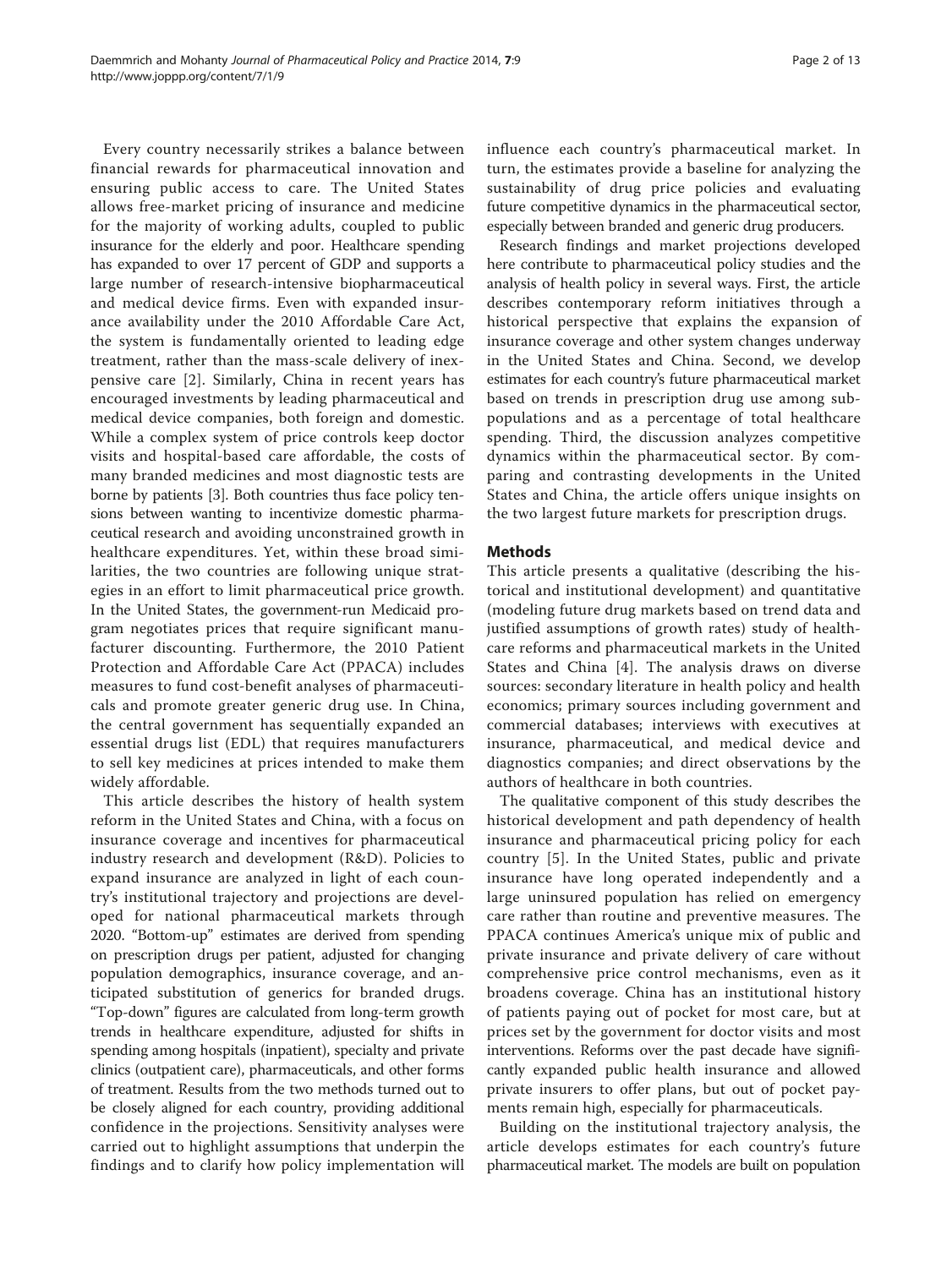demographics in each country and prescription drug use by age, insurance status, and treatment site. A second component to the models draws on the compound annual growth rate (CAGR) of healthcare expenditures in relation to the gross domestic product (GDP) and growth over time of prescription drugs within total health spending. To enable cross-national comparisons, we focus throughout on allopathic prescription drugs and exclude over-the-counter drugs, consumer health products, traditional Chinese medicines (TCM), and homeopathic or other alternative therapies from the analysis. In China, TCM hospitals and clinics often prescribe both allopathic and TCM drugs; they are therefore included as a treatment location for projections of pharmaceutical sales. Although the figures are necessarily estimates, calculating market size in two distinct ways provides an internal confidence test. Sensitivity analysis for each of the four projections (micro and macro for the United States and China) draws attention to key policy parameters that will shape future pharmaceutical markets.

The discussion draws on the study's qualitative and quantitative components to analyze future competitive dynamics, especially between branded and generic drug companies. The article enables comparison of the world's two largest pharmaceutical markets, revealing similarities in institutional trajectories despite major differences between the health systems and overall economic development of the United States and China.

# Insurance, pricing, and biomedicine in the USA

In contrast to primarily government-run or social insurance models found in most OECD countries, the United States has a history of private group health insurance, originating with plans offered by hospitals and Blue Cross and Blue Shield starting in the early 1930s [[6\]](#page-12-0). Since that time, health insurance companies specialized distinct from property and life insurance. By 1951, over half of the patients admitted to hospitals held private medical insurance [\[7](#page-12-0)]. American physicians long opposed insurance coverage for visits to private practices, fearing interference in their professional domain. Yet insurers gradually began covering outpatient visits and prescription drugs starting in the 1960s. As the group coverage model expanded, insurers focused on effective pricing for employers and restricted individual plan offerings to healthier and wealthier participants. Insurers competed to attract members least likely to run up costs and managed spending by declining coverage for pre-existing conditions and setting coverage limits. In order to attract companies that selected and subsidized insurance choices for their employees, insurers expanded portfolios of covered care, including ever-broader prescription drug formularies.

Public insurance was proposed in the United States at numerous historical moments of welfare system expansion, but failed to gain Congressional approval through the first two-thirds of the 20th century. The creation of Medicare and Medicaid in 1965 and subsequent expansion of coverage provided public insurance for the elderly, disabled, and working poor [[7\]](#page-12-0). By accepting all elderly and poor Americans, these programs unintentionally further supported the dynamic of private insurers competing on the basis of group size and numbers of employers covered, rather than by controlling costs or managing disease for pre-retirement individuals. While the original Medicare program did not cover prescription drugs, reforms in 2003 expanded government insurance for pharmaceuticals, albeit with significant co-payments [\[8](#page-12-0)]. The outward complementarity of private and public insurance nevertheless left major coverage gaps. Some were by choice, notably among younger Americans who elected not to buy insurance. But in many instances self-employed or part-time workers found private individual insurance plans unaffordable even as they failed to qualify for public insurance.

Although coverage gaps and above inflationary cost increases have been a perennial topic of concern, health spending in the United States correlates to a worldleading position in biomedical research and pharmaceutical and biotechnology industries. Spending on R&D in the United States by pharmaceutical firms exceeded \$48 billion in 2012, and they directly employed over 700,000 Americans while providing 2.5 million jobs in supporting industries [\[9\]](#page-12-0). Eight of the top fifteen global pharmaceutical and biotechnology firms are headquartered in the United States, and all of the top firms have research labs in the country. For smaller biotechnology firms, the United States has an even more dominant lead, with some 1,500 firms employing nearly 200,000 people. Overall, 14 percent of the U.S. working population is employed by healthcare industries, including in insurance and the provision of care.

The PPACA was enacted in 2010 against this institutional backdrop and generated vigorous debates regarding the distribution of healthcare spending, benefits and risks of broadening access to care, and the role of government in insurance. As approved, the PPACA provides for expanded access to governmentbacked insurance under Medicare and Medicaid and mandates the purchase of private insurance by individuals not covered through employers or other programs [[10](#page-12-0)]. Its stated goal is to provide insurance to the 45 million Americans that were uninsured in 2010. The PPACA thus signals an important break from a history that left between 10 and 15 percent of the population uninsured at any given time. Yet, it left unchanged the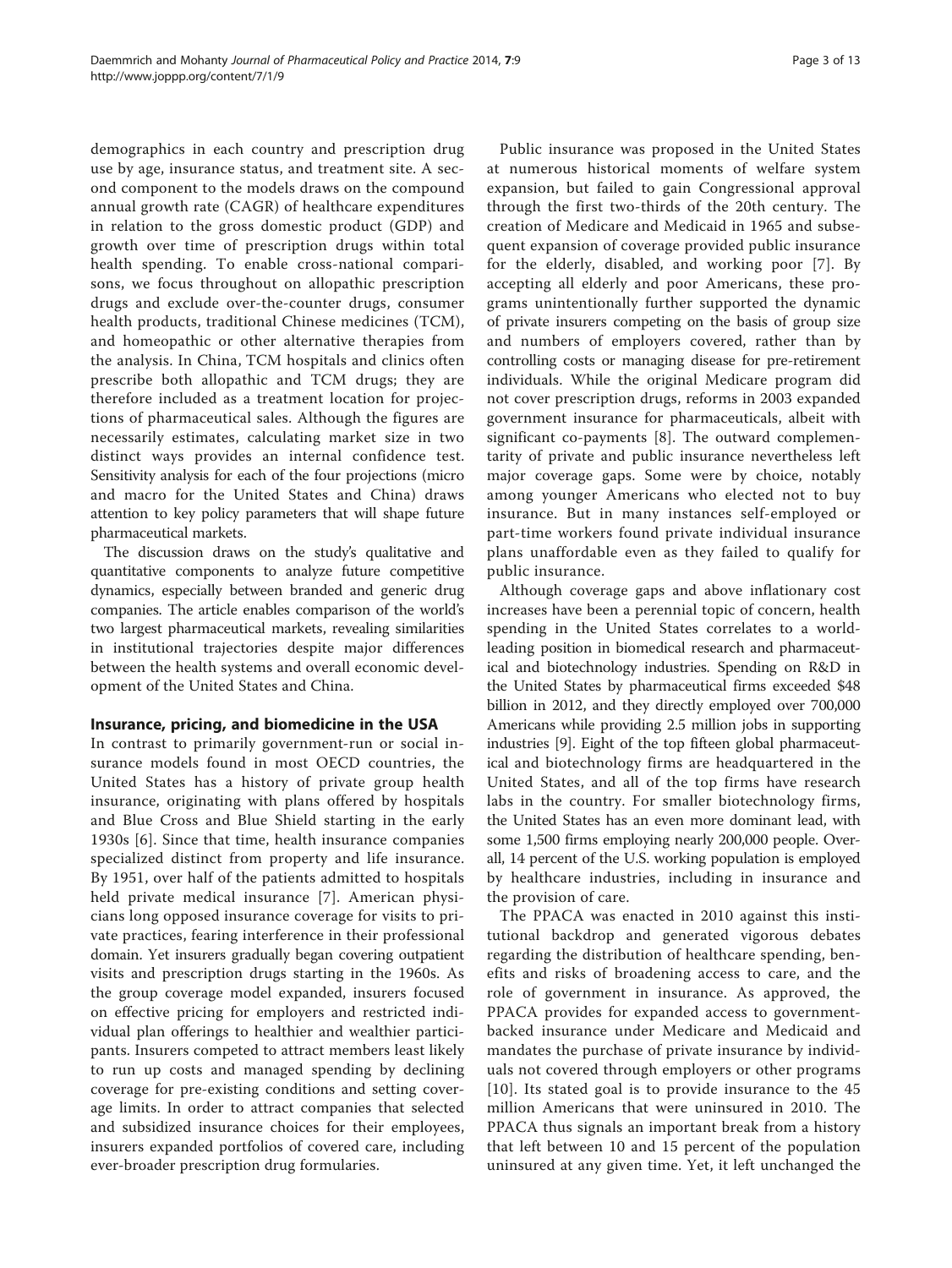core institutional trajectory of parallel but uncoordinated public and private insurance systems. Some provisions tackle disproportionate health spending in the United States, notably the creation of accountable care organizations with incentives for physician groups and hospitals to deliver care at below the prevailing average cost [[11\]](#page-12-0). At the same time, the PPACA's expansion of insurance will increase health spending in other areas, notably on pharmaceuticals and medical devices and diagnostics.

#### Projections for the U.S. pharmaceutical market

Three major provisions of the PPACA are key to analyzing its likely effect on the composition of future healthcare spending. First, young adults up to age 26 can remain on their parents' group insurance. Second, Medicaid and Medicare will expand the number of people insured and the amount of care that is covered. Third, insurance marketplaces (termed "exchanges" in the Act) are being established for citizens and legal residents between age 26 and 64 to purchase private insurance. Government subsidies offset some insurance costs, scaled to income levels. Full implementation the PPACA will unfold over the course of several years and the number of people ultimately gaining coverage will depend on state-level policy decisions and purchasing choices by individuals. Since penalties for failing to obtain coverage are modest for 2014 and 2015 but rise to 2.5 percent of income by 2016, new insurance enrollment will spread out over several years. To estimate how the PPACA will affect spending on pharmaceuticals specifically, this article draws on estimates of demographic shifts aligned to public versus private insurance, changes to drug prices and sales volumes, and prescription drug purchases by the insured in different insurance pools.

# Consumption-based estimates

Pharmaceutical use at an aggregated national level relies on patients' age and insurance status. Unsurprisingly, older Americans on average consume far more prescriptions than younger age groups. Likewise, people with insurance take more medicine than the uninsured. The insured also are written greater numbers of prescriptions for more expensive branded drugs thanks to doctor awareness of insurance status and because patients request particular medicines [\[12\]](#page-12-0). Consequently, demographic shifts associated with the retirement of the baby boom generation and the PPACA's insurance coverage mandates will combine to expand total drug sales. Calculating the future pharmaceutical market based on the drug-consuming population therefore relies on three major variables: the population age profile, drug spending by insurance status, and drug price and

sales volume changes over time. See Table [1](#page-4-0) for pharmaceutical spending by insurance status and age cohort in the United States with our projections through 2020.

Beginning with the first variable, shifting age demographics will have a major impact on the future drug market. The PPACA has clear age cohorts for insurance coverage mandates. Since 2011, young adults up to age 26 can remain covered under their parents' private insurance plans. Starting in 2014, young adults that historically opted out of insurance at high rates will be penalized for failing to obtain coverage. Demographically, this population is growing slowly in the United States and has low total drug spending. Once an initial wave of new coverage for young adults levels off, drug spending among this population will grow modestly. For even younger Americans, the Children's Health Insurance Program (CHIP) operated by Medicaid will expand under the PPACA. Based on Congressional Budget Office estimates, we estimate that Medicaid and CHIP will add an estimated 4.4 million under age 26 to public insurance by 2015 and nearly 4.8 million by 2020 [[13](#page-12-0)]. Polls of those opposing implementation of the PPACA suggest that significant numbers of the uninsured between 18 and 26 will continue to opt out of insurance purchases. Our estimates thus add only 50 percent of the present uninsured to private insurance, but retain others as uninsured.

The highest variability for insurance coverage is in the second cohort, aged 26 to 64, who are required under the PPACA to obtain coverage through an employeroffered plan, Medicaid, or through new state-based insurance exchanges. While the PPACA mandates universal coverage, of the present 32 million uninsured in this cohort, many will remain uninsured through 2020. Large numbers of uninsured are a product of policy decisions by nearly half of the states not to establish insurance marketplaces, though people can purchase private insurance through other channels. In addition, 25 states declined the initial round of federal funds for Medicaid expansion. Our projections therefore add 9 million people net to private insurance by 2015 and 15 million by 2020. Under these estimates, Medicaid coverage will expand by 6.5 million by 2015 and more slowly thereafter with 7.2 million new enrollees by 2020. These figures comport with evidence that a total of 8 million Americans enrolled on health exchanges by April 2014, the majority of whom were not previously insured [[13](#page-12-0)].

All Americans 65 and over are eligible for Medicare, and the PPACA broadens prescription drug coverage to eliminate a coverage gap in the 2003 Medicare Part D legislation (under which seniors were responsible for annual drug costs above \$2,830 but below \$4,550). As the baby boom generation joins Medicare, the number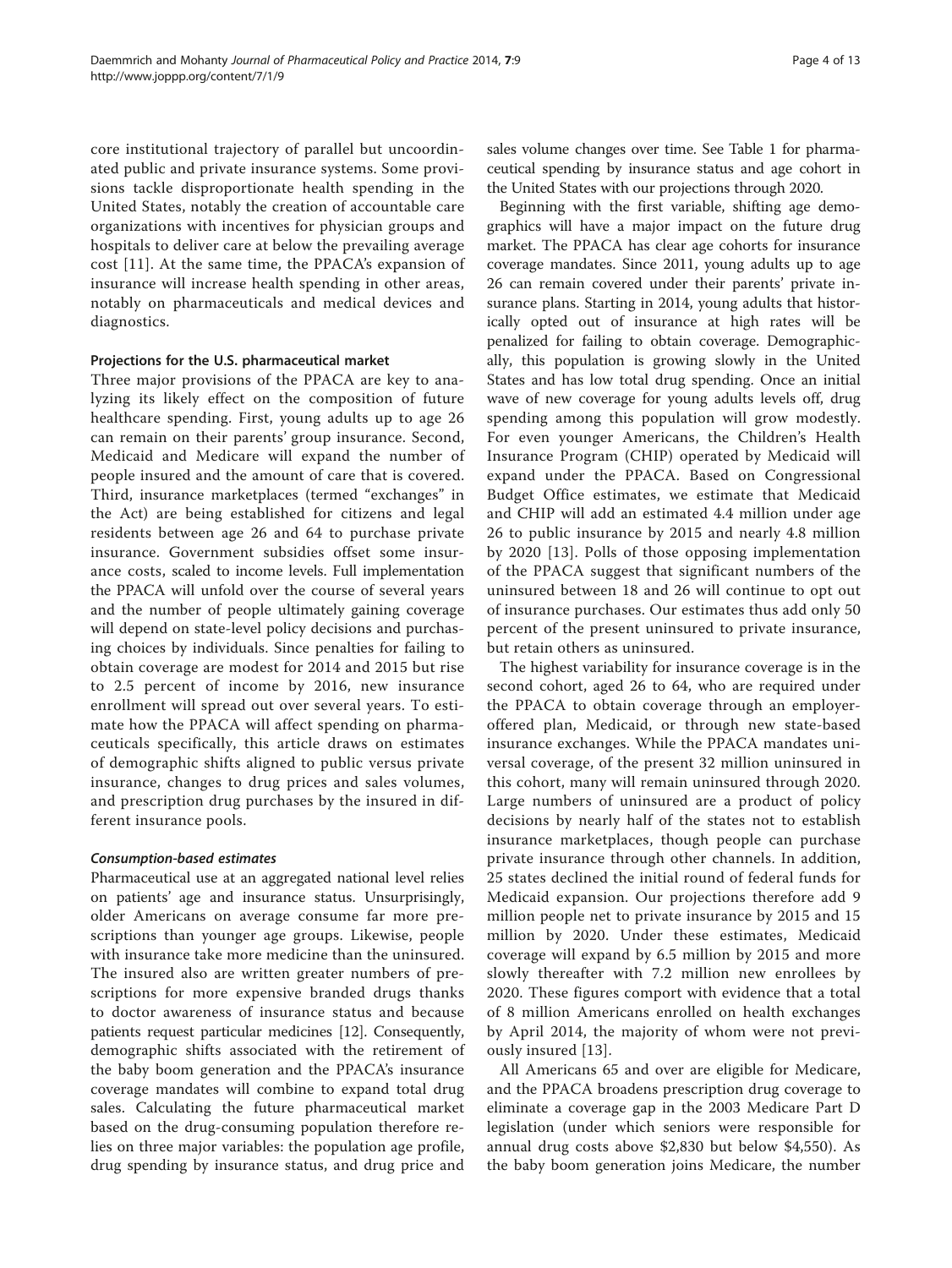|                           |             | 2010            | 2015        |                 | 2020        |                 |
|---------------------------|-------------|-----------------|-------------|-----------------|-------------|-----------------|
|                           | Population  | Rx (per capita) | Population  | Rx (per capita) | Population  | Rx (per capita) |
| Under 26                  | 108,528,000 |                 | 110,205,000 |                 | 110,680,000 |                 |
| Private insurance         | 63,602,000  | 209             | 68,737,000  | 300             | 69,033,000  | 431             |
| Public insurance only     | 32,192,000  | 368             | 37,139,000  | 528             | 37,631,000  | 758             |
| Uninsured                 | 12,734,000  | 109             | 4,329,000   | 156             | 4,016,000   | 225             |
| 26-64                     | 158,889,000 |                 | 163,463,000 |                 | 167,247,000 |                 |
| Private Insurance         | 115,778,000 | 915             | 127,838,000 | 1,314           | 136,923,000 | 1,886           |
| Public Insurance only     | 15,619,000  | 2,376           | 22,558,000  | 3,411           | 23,582,000  | 4,897           |
| Uninsured                 | 27,492,000  | 275             | 13,068,000  | 395             | 6,742,000   | 567             |
| 65 and over               | 41,158,000  |                 | 47,695,000  |                 | 55,969,000  |                 |
| Medicare only             | 15,683,000  | 2,036           | 18,174,000  | 2,923           | 21,327,000  | 4,196           |
| Medicare and private      | 20,799,000  | 2,350           | 24,102,000  | 3,374           | 28,284,000  | 4,843           |
| Medicare and other public | 4,062,000   | 2,953           | 4,707,000   | 4,239           | 5,524,000   | 6,086           |
| Uninsured                 | 614,000     | 1,577           | 711,000     | 2,264           | 835,000     | 3,250           |
| Total                     | 308,575,000 | 270,907         | 321,363,000 | 446,956         | 333,896,000 | 699,517         |

<span id="page-4-0"></span>Table 1 Prescription drug expenditures by insurance and age in the United States

Note: Population is actual or projected number rounded to nearest thousand; total prescription drug (Rx) spending is in millions of US\$, nominal. Sources: U.S. Census Bureau, "Projections of the Population by Selected Age Groups: 2010 to 2050", (May 2013); Agency for Healthcare Research and Quality, "Medical Expenditure Panel Survey: Prescription Medicines Expenses per Person by Source of Payment" (May 2013).

of Americans in this category will grow quickly. To be conservative, estimates here keep the ratios constant between seniors with only Medicare and those who purchase supplemental coverage. As out-of-pocket spending declines for seniors thanks to the expansion of Medicare Part D, branded drug sales will rise and overall drug spending for seniors may grow even beyond these projections.

The second variable, prescription drug spending, varies by insurance status with clear distinctions among the uninsured, privately insured, and publicly insured. According to U.S. government statistics, the average prescription drug spending per person under age 65 in 2010 was \$223 for the uninsured (paid out-of-pocket or by various public sources and charities), compared to \$664 for the privately insured and \$1,024 for those covered by Medicaid or other public insurance. The subgroup weighted average prescription drug spending per person in 2010 was \$244 for those younger than 26 and \$948 for adults between 26 and 64. Retirees covered by Medicare spent between \$2,036 and \$2,953; those at the higher expenditure level held supplemental insurance<sup>a</sup>. The population-weighted average of pharmaceutical spending among retirees was \$2,278. Overall, as the number of uninsured working adults drops and Medicare Part D eliminates out-of-pocket copayments, average per capita spending will grow significantly.

The third variable is the rising price and sales volume of prescription drugs. Pharmaceutical sales historically have grown faster than inflation, though generic substitution slowed the total market expansion from nearly 11

percent annually in the 1990s to 8 percent each year between 2000 and 2010, to 3 percent in 2011, and to a 1 percent decrease in 2012<sup>b</sup>. In addition to the shift to generics underway, the recession that started in late 2007 led to a decline in the rate of growth of total U.S. health spending [[14](#page-12-0)]. A resurgence of new drug approvals in 2012 and fewer blockbuster drug patent expirations in the near term will combine to drive drug prices to pre-recession growth levels. At the same time, the volume of prescriptions will rise considerably for the newly insured. To account for both volume and price growth, we project spending per capita on drugs to grow at 7.5 percent yearly for each of the age groups.

#### Macroeconomic trend-based estimates

A second method for estimating the future U.S. pharmaceutical market is derived from macroeconomic trends in total healthcare spending and the division of spending among different forms of care. Our estimates build on data from the Centers for Medicare and Medicaid Services (CMS) by adding macroeconomic projections of healthcare expenditure as a percentage of GDP, and sector-level projections based on the U.S. pharmaceutical market's growth over time.

Between 1980 and 2010, health spending in the United States grew by a CAGR of 8 percent; as a percentage of the GDP, healthcare expanded from just over 9 percent to nearly 18 percent. Table [2](#page-5-0) shows macroeconomic figures for GDP and health spending in the United States since 1980 and our projections through 2020. Implementation of the PPACA will drive greater total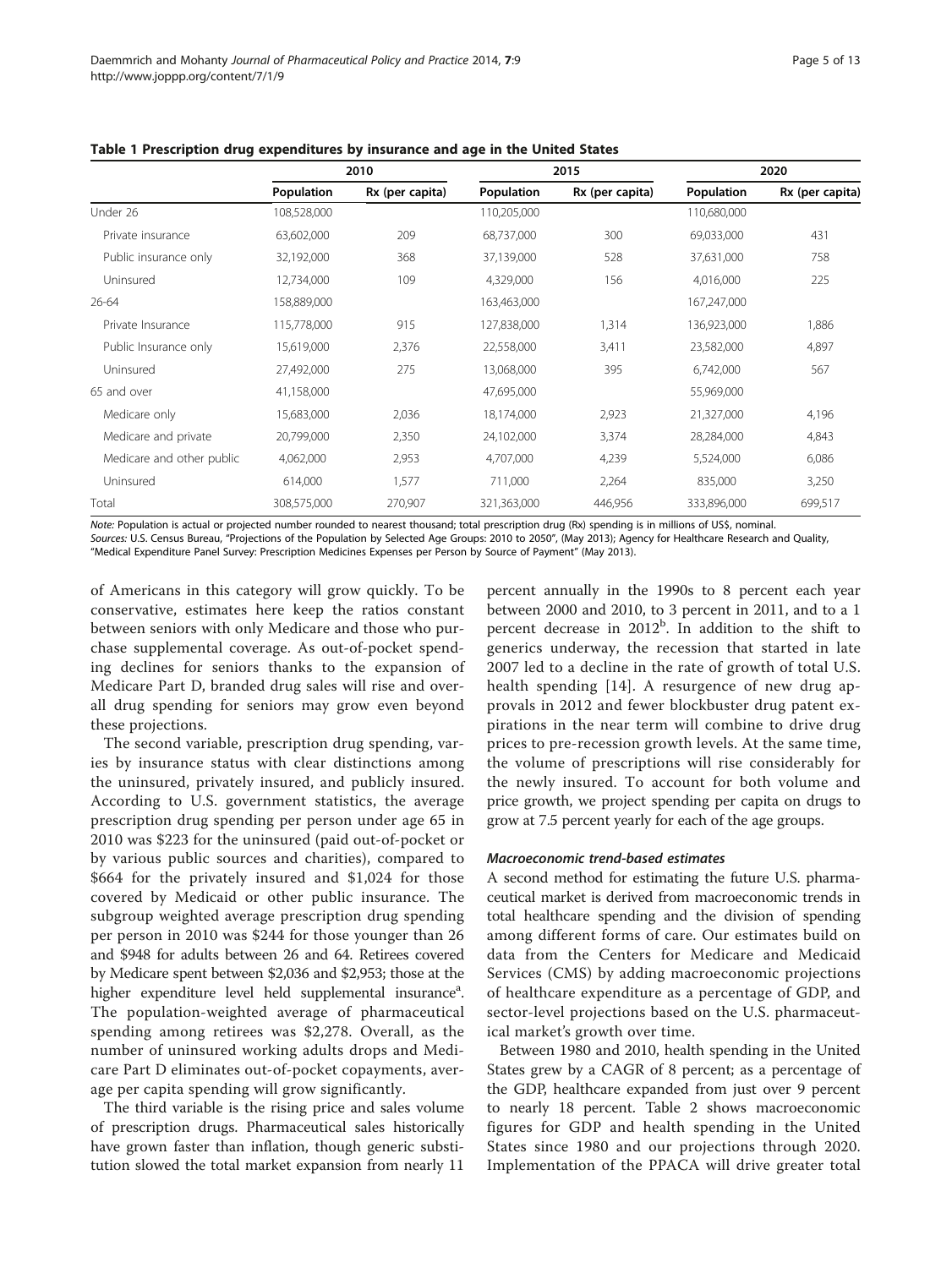|                | U.S. GDP   | Total health spending | <b>Prescription drugs</b> | <b>Hospital care</b> | MD & outpatient |
|----------------|------------|-----------------------|---------------------------|----------------------|-----------------|
| 1980           | 2,788,000  | 255,700               | 12.000                    | 100.500              | 47,700          |
| 1990           | 5,801,000  | 724,000               | 40,300                    | 250.400              | 158,900         |
| 2000           | 9.951.500  | ,378,000              | 20,900                    | 415.500              | 290,000         |
| 2010           | 14,498,900 | 2,593,600             | 270,900                   | 815,900              | 519,100         |
| Projected 2015 | 17,722,000 | 3,544,400             | 442.050                   | 1,134,200            | 673,000         |
| Projected 2020 | 22,145,000 | 5,204,100             | 702.550                   | 1.665.300            | 936.700         |

<span id="page-5-0"></span>Table 2 U.S. GDP and major categories of healthcare expenditure (US\$, millions, nominal)

Sources: Economist Intelligence Unit, "GDP: United States of America", [www.eiu.com,](http://www.eiu.com) May, 2013; U.S. Centers for Medicare and Medicaid Services, "National Health Expenditure Data", [www.cms.gov,](http://www.cms.gov) May 2013.

national health spending thanks to broader insurance coverage. But growth will be uneven across the major categories of spending. Inpatient hospital spending will level as emergency room expenditures decline as a result of the presently uninsured gaining access to routine primary care. Other savings will be realized when insurers negotiate lower fees for inpatient and outpatient medical services than are billed to uninsured individuals. The rapid expansion of "narrow networks" in 2014 supports these forecasts.

Using very optimistic growth projections for the overall economy, CMS has forecast total healthcare spending to rise to 18.3 percent of GDP in 2015 and to remain slightly below 20 percent of GDP in 2020 [[15](#page-12-0)]. However, the economic recovery slowed in mid-2011, and recent evidence suggests the GDP continues to grow at a modest rate. At the same time, the historically unprecedented slowdown in healthcare expenditures witnessed during the initial part of the recent economic recession will reverse as the large baby boom generation accesses Medicare and previously uninsured individuals make greater use of primary care. The first quarter of 2014 thus featured a 9.9 percent rise in total healthcare spending.

By 2015, we estimate approximately 35 million Americans will be newly insured by Medicare, Medicaid, through their employer, or by purchasing coverage under the PPACA. By 2020, an additional 14 million Americans will join Medicare and an additional 10 million will have at least partial coverage under Medicaid [[16](#page-12-0)]. This coverage expansion will drive overall health spending at historical rates, even with cost efficiencies from more efficient care. Total healthcare spending will be over \$3.5 trillion in 2015, making up 20 percent of GDP. Spending will rise further to \$5 trillion in 2020, resulting in healthcare contributing 22.5 percent of the U.S. GDP.

The prescription drug market grew by a CAGR of nearly 11 percent from 1980 to 2010, although it slowed to 8 percent annually over the decade that started in 2000. Within overall healthcare expenditure, drugs have grown by 2 to 3 percent annually on average since 1980. As a consequence, spending on hospitals and primary

care physicians declined slightly as a percentage of total healthcare expenditure over the past two decades. The same combination of national demographics and changes to coverage under the PPACA that will drive greater total healthcare spending also will lead to greater spending on pharmaceuticals relative to other forms of care. Economic incentives and policy changes will drive the newly insured and elderly with greater prescription drug coverage under Medicare to consume more prescriptions at the expense of outpatient care spending. Thus the macro-based trends strongly suggest that recent declines in pharmaceutical spending will reverse and the prescription market will return to above-inflationary growth.

#### Insurance, pricing, and biomedicine in China

Throughout the 19th and early 20th centuries, Chinese patients typically paid providers directly for medical care. Following the 1949 establishment of the People's Republic of China, medicine was provided as a public good. Private firms and market incentives were eliminated, resulting in collective (government) ownership and management of hospitals, drug manufacturers, and other components of care. Beginning in 1978, a gradual but sequential set of reforms encouraged the formation of township and village enterprises, created special economic zones for export-oriented businesses, and partially liberalized healthcare [[17\]](#page-12-0). Pharmaceutical prices were freed in the 1980s. As prices rose, out-ofpocket spending increased from 21 percent to 60 percent of all health expenditures by 2000. The government's share, by contrast, shrank from over 36 percent to 14 percent. Nevertheless, hospitals remained under state ownership and few private clinics were opened.

Starting in the mid-2000s, the Chinese government initiated significant policy developments in the medical system. National, provincial, and municipal funds were used to underwrite new insurance coverage and to build additional medical infrastructure of hospitals and research facilities. Three public insurance plans were developed incrementally: the New Cooperative Medical Scheme (NCMS) for rural residents, the Urban Employee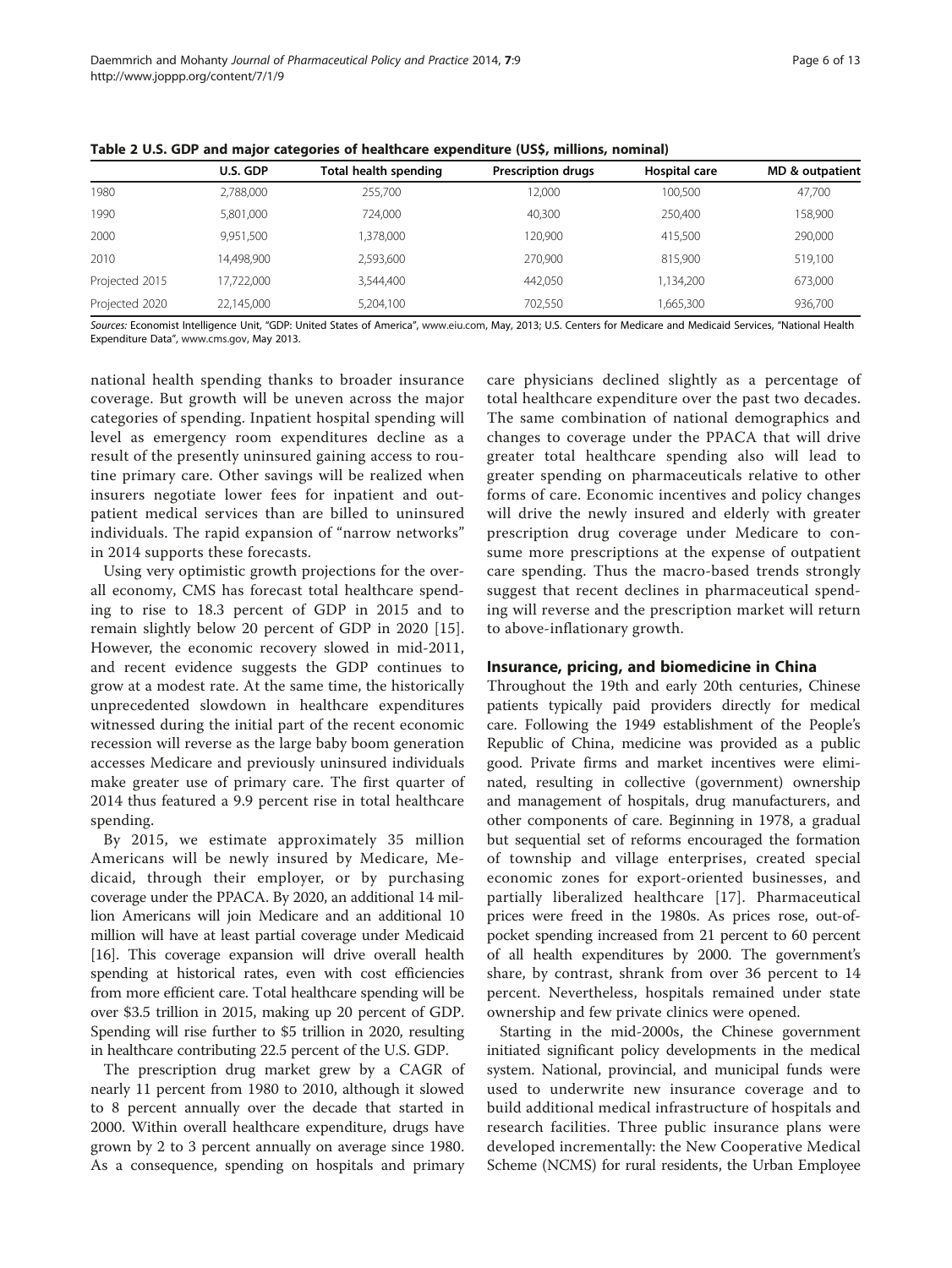Basic Medical Insurance (UEBMI) for working adults in cities, and the Urban Residents Basic Medical Insurance (URBMI) for children, retirees, and others in cities. All three programs feature low annual premiums (approximately \$20 for NCMS and modestly higher for urban residents). Coverage includes inpatient expenses, basic physician consultations, and medicines on the EDL. Most other health spending in China remains out-ofpocket, with the potential for overwhelming costs if patients with basic insurance are diagnosed with cancer or other complicated diseases [[18,19\]](#page-12-0).

By 2013, basic insurance programs covered over 95 percent of the population. Seeking to balance the economy from high savings and investment to broader consumption, the government announced new funds for hospitals, specialty clinics, and basic biomedical research. Oversight for the health system was centralized in the new National Health and Family Planning Commission (H&FPC), which incorporated the former Ministry of Health and the National Population and Family Planning Commission.

Even as the government introduced and broadened the availability of health insurance, a longstanding system of price controls on doctor visits, surgery, and other procedures ensured wide access to basic care. In turn, the low cost of care is made possible through markups on diagnostic tests and pharmaceuticals, which patients pay out of pocket. Over the past two decades, pharmaceutical sales grew to account for 40 to 50 percent of hospital revenue and physicians came to earn some 30 percent of their pay through profit sharing with hospitals. A series of policy interventions since 2007 sought to cut pharmaceutical prices for consumers, either through government subsidies for medicines declared "essential", or regionally fixed prices for treatments for common infectious diseases and chronic care medicines for diabetes, heart disease, and certain other conditions [\[20\]](#page-12-0). Incentives thus aligned for extensive prescription of branded drugs and widespread use and over-use of diagnostic tests [[21\]](#page-12-0). Alongside supplier-induced demand, imported pharmaceuticals and diagnostic tests also enjoy market pull from a growing middle class and wealthy urban population.

Historically, provincial administrations in China promoted local firms, leading to a patchwork of over 5,000 small-scale generic drug producers, most of which were state owned. Industry concentration remains low, with the top 100 firms only accounting for one-third of national drug sales. While some consolidation has taken place in the past five years, new domestic researchoriented companies also are being founded at a rapid rate, often with project collaborations and advisory board members from the United States and Europe.

The recent growth and future prospects of China's healthcare market also have attracted investment from a more concentrated multinational pharmaceutical industry.

Over half of the top 20 global pharmaceutical firms have built R&D facilities in China, and together with numerous smaller firms are hiring China's worldleading numbers of new Ph.D. chemists and biomedical scientists [\[22\]](#page-12-0). The role of venture capital has also grown in China, with 70 VC-backed biotechnology companies present in 2012, more than double that of any other emerging market [\[23](#page-12-0)].

#### Projections for the Chinese pharmaceutical market

Total health spending in China was modest through recent history, especially when compared to the United States or other developed countries. Spending on all care averaged only \$21 per person in 1995, but then grew at a CAGR of 17 percent to \$190 in 2009. Reforms that broadened insurance and increased health infrastructure spending combined to accelerate spending growth by 35 percent a year to \$350 per person in 2011 [[24](#page-12-0)]. Spending on prescription drugs in China also began to rise in the mid-1990s, and has expanded subsequently at an average annual rate of 20 percent. Total pharmaceutical sales were RMB 580 billion (\$92 billion) in 2012 and an estimated RMB 695 billion (\$112 billion) in 2013, ranking China's prescription drug market second worldwide after the United States<sup>c</sup>. Over the same period, concerns about the quality of domestic medicines and financial incentives for hospitals and doctors to prescribe expensive drugs contributed to a shift to branded pharmaceuticals manufactured by multinational firms and joint ventures. Generic drugs have continued to grow in sales volume, but have experienced a market share decline from 80 percent of all drug sales in 2005 to 60 percent in 2010.

To estimate the effects of ongoing reforms and the expansion of insurance coverage for pharmaceutical spending, we developed projections based on prescription sales at the location of care and as a percentage of total healthcare expenditure. Prescription drug spending will grow rapidly thanks to continued urbanization, an ageing population profile, and rising wealth levels. At the same time, pharmaceuticals will make up a smaller percentage of total healthcare expenditure, especially as fees for hospital and doctor services are partially liberalized under policy changes announced in 2013. On average, prices for drugs will likely drop, especially as the EDL is implemented nationally. The EDL, which grew from 300 compounds in 2009 to 500 in 2013, now includes both generic and branded drugs for which manufacturers gain greater national sales but at significantly lower prices [[25\]](#page-12-0). Over 100 of the medicines on the present EDL are sold by multinational pharmaceutical firms with growing R&D investments in China; the rest are generics manufactured and sold by one or more domestic producers.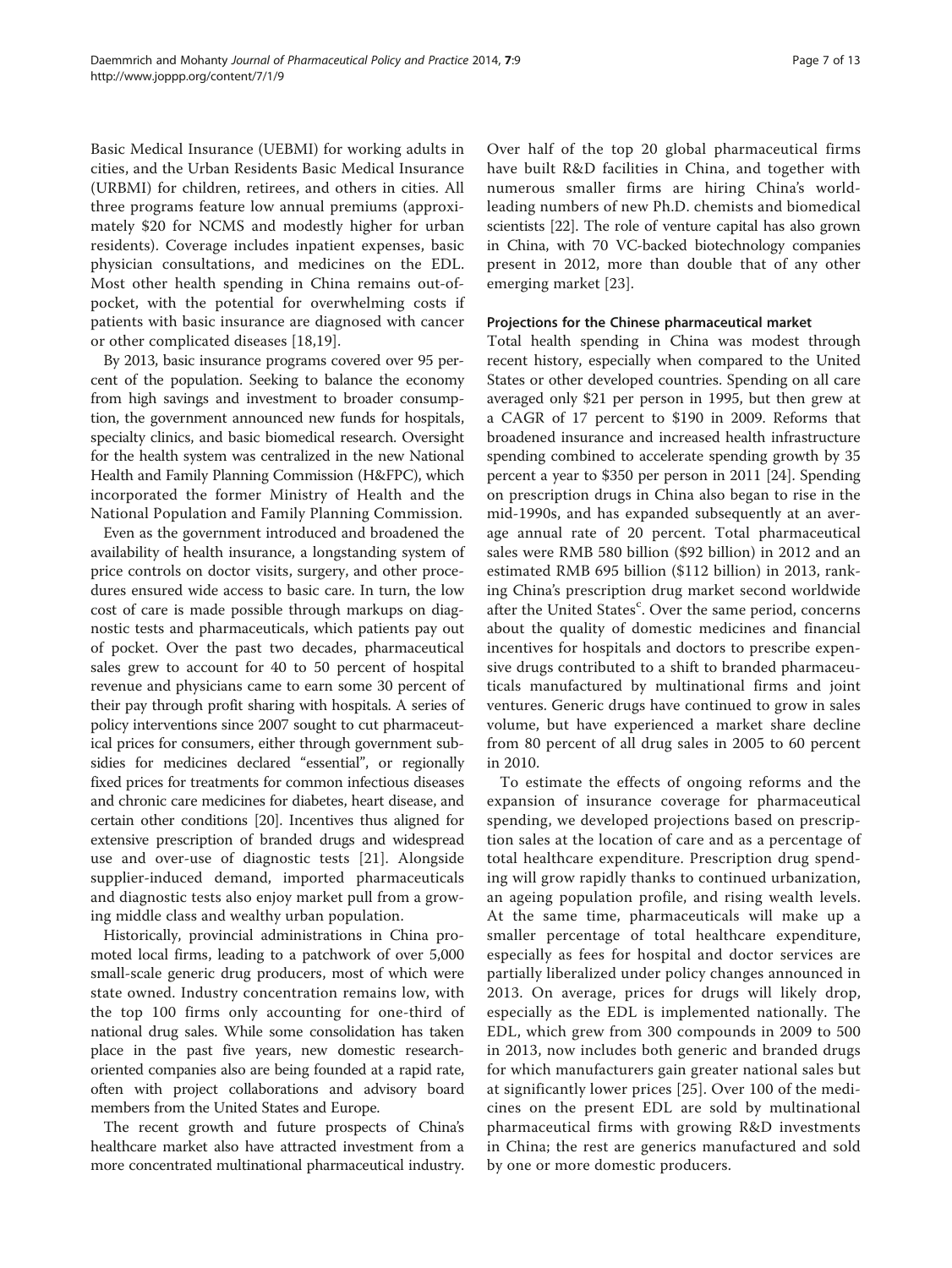### Consumption-based estimates

Because health insurance is a new development in China, no historical data exist for drug spending by insurance status. To develop "bottom-up" projections for the future pharmaceutical market in China we instead analyzed drug sales by location of patient care, including general hospitals, specialized hospitals, community health clinics (CHCs), township health clinics (THCs), and TCM hospitals and clinics. Two key variables are used to calculate the future pharmaceutical market: numbers of individuals treated in various hospitals and clinics, and the average drug expenditure per patient visit. Table 3 shows visits to hospitals and other clinics in China, with projections through 2020.

Ranked by the government on a scale from tier-III (larger and better-equipped) to tier-I (smaller and lesswell resourced), general hospitals provide both inpatient and outpatient care [[26\]](#page-12-0). Hospital pharmacies are the primary site for pharmaceutical sales in China. Widespread basic insurance, urbanization, and access to information about hospitals and clinics in on-line forums have combined to significantly increase the number of patients seeking care at general hospitals. In turn, greater inpatient and outpatient care at general hospitals has resulted in more prescriptions of branded pharmaceuticals. New hospital construction is proceeding fast in larger urban settings. However, rapid urbanization also has led to overcrowding of existing hospitals, while access to newly built hospitals is limited by their locations at the outer edge of cities and fee structures. These factors suggest that the growth of inpatient visits to general hospitals will slow from the present 13 percent expansion annually to 11 percent through 2015 to 9 percent thereafter. Outpatient care at general hospitals also will experience slightly lower rates of growth. At the same time, new specialty clinics will attract rising numbers of patients, especially people with greater financial resources or with private insurance to cover more expensive care. For inpatient care at specialty clinics we therefore project a CAGR of 15 percent through 2015, which will subsequently moderate to 12.5 percent

annually. Outpatient care at specialty clinics will rise through 2015 at 12 percent annually and at a slightly lower rate of 10 percent thereafter.

Community health clinics (CHCs) have long served as intermediaries between even smaller clinics and full service general hospitals. As China urbanized in recent decades, however, many CHCs fell into disrepair and patients instead sought out care in large hospitals. Seeking to manage patient volumes at general hospitals, provincial and municipal governments recently began to invest in CHCs to turn them into primary care sites. Under this model, patients with serious illnesses would be transferred to tier-II or tier-III hospitals while the CHC system would provide faster primary care and reduce the present strain on general hospitals. Government officials also view the growth of CHCs as a way to manage spending. Physicians working at CHCs are paid less than at general hospitals, and CHCs appear more willing to purchase domestically sourced diagnostic instruments and devices. Inpatient numbers at CHCs and other primary care facilities are therefore projected at a CAGR of 20.5 percent in coming years, while outpatient volumes will continue to grow at the present rate of 17 percent through 2015 and slightly slower at 16 percent thereafter.

Even as top-tier urban hospitals and CHCs experience rapid growth, township and rural clinics are experiencing declining patient numbers. While township health clinics (THCs) will continue to provide basic care in smaller towns and rural settings, patients with insurance typically seek out care from CHCs and general hospitals. Patient numbers will decline at an accelerating pace, from 2.5 percent fewer inpatient and outpatient visits through 2015 to a 5 percent decline annually thereafter. Furthermore, while inflation will continue to push up average expenses for care, we project that greater use of domestically manufactured generic drugs in THCs will bring down pharmaceutical spending per patient in coming years.

TCM typically is delivered by dedicated departments within general hospitals or by physicians in private

Table 3 Hospital and medical clinic patient visits in China (thousands per year)

|      | <b>General hospitals</b> |                   | Specialized hospitals |            | <b>CHCs</b> |            | <b>THCs</b> |                   | <b>TCM</b> |            |
|------|--------------------------|-------------------|-----------------------|------------|-------------|------------|-------------|-------------------|------------|------------|
|      | Inpatient                | <b>Outpatient</b> | Inpatient             | Outpatient | Inpatient   | Outpatient | Inpatient   | <b>Outpatient</b> | Inpatient  | Outpatient |
| 2008 | 58,720                   | ,282,280          | 5,500                 | 132,500    | 1,410       | 255,590    | 33,550      | 828,450           | 8,890      | 266,110    |
| 2009 | 67,130                   | 368,482           | 6,020                 | 164,448    | 2,250       | 374,725    | 38,080      | 838,528           | 10.340     | 291,118    |
| 2010 | 75.050                   | 435,532           | 6,550                 | 175,897    | 2,620       | 481,896    | 36,300      | 837,901           | 11,680     | 316,022    |
| 2011 | 84,310                   | 589,690           | 8,440                 | 179,560    | 2,470       | 409,000    | 34,490      | 832,010           | 13,490     | 347,510    |
| 2012 | 93,584                   | ,700,968          | 9,706                 | 201,107    | 2,978       | 478,391    | 33,628      | 811,210           | 15,502     | 379,842    |
| 2015 | 127,989                  | 2,083,759         | 14,762                | 282,541    | 5,216       | 765,531    | 31,168      | 751,877           | 23,523     | 496,031    |
| 2020 | 196.926                  | 2,723,390         | 26.601                | 455,035    | 13,252      | 607,876    | 24,117      | 581,788           | 47,108     | 773,901    |

Source: People's Republic of China (2012) Health Statistical Yearbook, Beijing: P.R. China.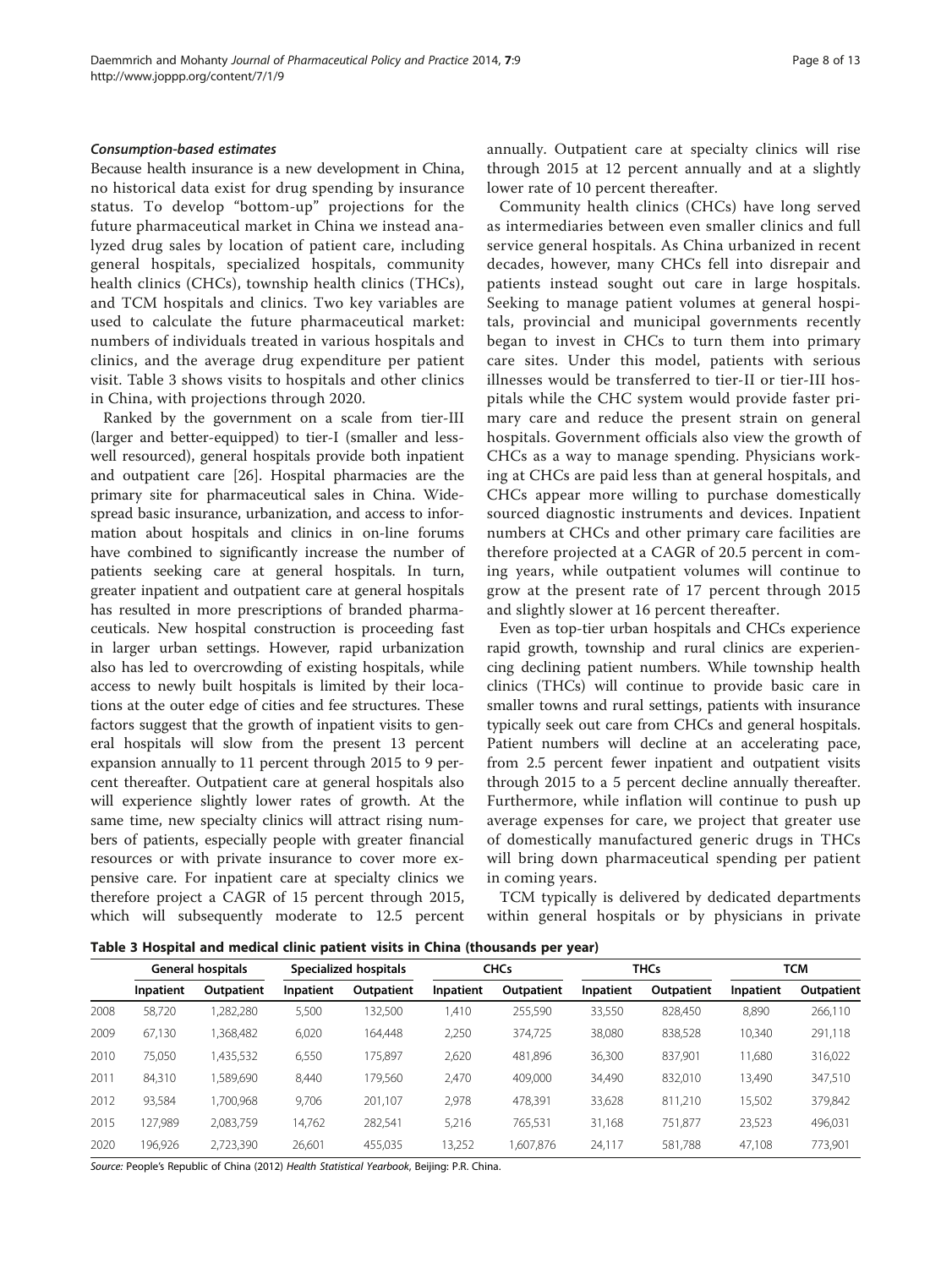practice and small group clinics. Thanks to government support for TCM, greater attention to individual patients at TCM clinics, and pride in China's medical heritage, TCM presently is experiencing growth. Furthermore, government policies support the co-prescribing of allopathic and TCM medicines at general hospitals and TCM specialty clinics. Present efforts to standardize TCM drugs, develop new TCM medicines – including in collaboration with multinational pharmaceutical firms – and demonstrate efficacy through clinical trials are likely to increase TCM sales significantly in coming years and will further drive growth of the prescription drug market. Nonetheless, the focus of new hospital and clinic construction is on allopathic and integrated sites, not TCM-specific hospitals. Thus, care at TCMonly facilities will generate only modest additional pharmaceutical sales in coming years.

Regulatory interventions announced in 2012 and 2013 will change the growth rate of drug prices and numbers of prescriptions written. First, policies that allowed hospitals a 15 percent markup on prescription sales are being amended [[27\]](#page-12-0). Some provinces are banning excessive pharmaceutical profits and the H&FPC has significantly expanded the EDL, on which only a modest additional pharmacy fee is permitted. Second, prospective payment systems and diagnostic related groups are being developed by a coalition of insurers and the government. The government is likely to implement more broadly programs that bundle payments for care. Pioneered in several cities, bundled payments reduce pharmaceutical expenses while costs for physician consultations and surgery rise [[28\]](#page-12-0). Third, the government is developing policies to increase physician compensation and loosen price controls on hospital services. Hospitals and clinics will become less dependent on branded drug sales to offset other expenses. The consequences of these policy developments for spending on medicines by the location of sales are presented in Table [4](#page-9-0), with projections through 2020.

As a result, our model forecasts drug spending as a percentage of the total care expense per patient visit to fall by 2 percent annually for general and specialty hospitals through 2015 and by 5 percent CAGR through 2020. At CHCs, pharmaceutical spending as a ratio of the total bill for care will fall by 3 percent annually through 2015 and by 6 percent CAGR through 2020. Even as THCs experience fewer patient visits, they too will see drug spending fall as a ratio of the healthcare bill by 4 percent annually through 2015 and by 6 CAGR through 2020. TCM care, by contrast, will see pharmaceutical spending level through 2015 but decline relative to other expenses by 2 percent annually through 2020, even as the number of patients treated and prescriptions written rises.

### Macroeconomic trend-based estimates

A second method for estimating China's future pharmaceutical market is derived from macroeconomic trends in total spending on health and its allocation among care segments. China's nominal GDP has grown at a remarkable rate in recent decades, at a CAGR of 14.3 percent between 1990 and 2010. Growth slowed to 7.8 percent in 2012 and fell further to 7.5 percent in 2013 [[29\]](#page-12-0). To be conservative, we project total economic growth at 7.5 percent annually through 2020. This estimate is backed by government estimates and reflects slower growth as China shifts from an export and investment-based economy to greater domestic consumption.

Healthcare expenditure as a percent of GDP has expanded even as China recorded double-digit economic growth. In 2000, health spending accounted for 4.6 percent of GDP. It then rose steadily to 5.1 percent in 2012. Table [5](#page-9-0) presents macroeconomic data for China's GDP and health spending since 2000 and our projections through 2020. In nominal terms, spending on health increased from \$55 billion to \$420 billion. As disposable income grows, the population ages, and the country shifts further to a consumption-oriented economy, total healthcare expenditure will increase significantly. At the same time, policymakers are concerned with inequalities that could arise from overly rapid liberalization of healthcare prices. We therefore project total healthcare expenditure to account for 7 percent of GDP in 2015. Growth will moderate thereafter such that healthcare contributes 8.5 percent to the GDP in 2020. At that rate, total spending on health will match projections by government officials and external analysts of RMB 8 trillion (\$1.3 trillion) in 2020 [\[30\]](#page-12-0).

Within total health spending, pharmaceuticals grew at a world-leading rate throughout the 2000s, averaging 19 percent CAGR growth over the decade. In 2011 and 2012, pharmaceutical sales jumped by 20 percent. While appealing to multinational pharmaceutical firms, who have responded by investing in research centers, increasing clinical trials in China, and undertaking joint ventures with Chinese firms, pharmaceutical sales growth is likely to slow in coming years for two key reasons.

First, the restructured H&FPC is expanding the EDL for therapies that will be produced by domestic generic drug companies and available nationally [[25\]](#page-12-0). The EDL effectively puts a price cap on pharmaceuticals, slowing annual drug spending increases. In the early 2000s, price caps in some provinces led to undersupply and shortages of medicines [\[31](#page-12-0)]. However, given the considerable attraction of the Chinese market to pharmaceutical firms, most appear willing to produce medicines on the EDL at very low profit in order to benefit from access to the market for other branded drugs. Second,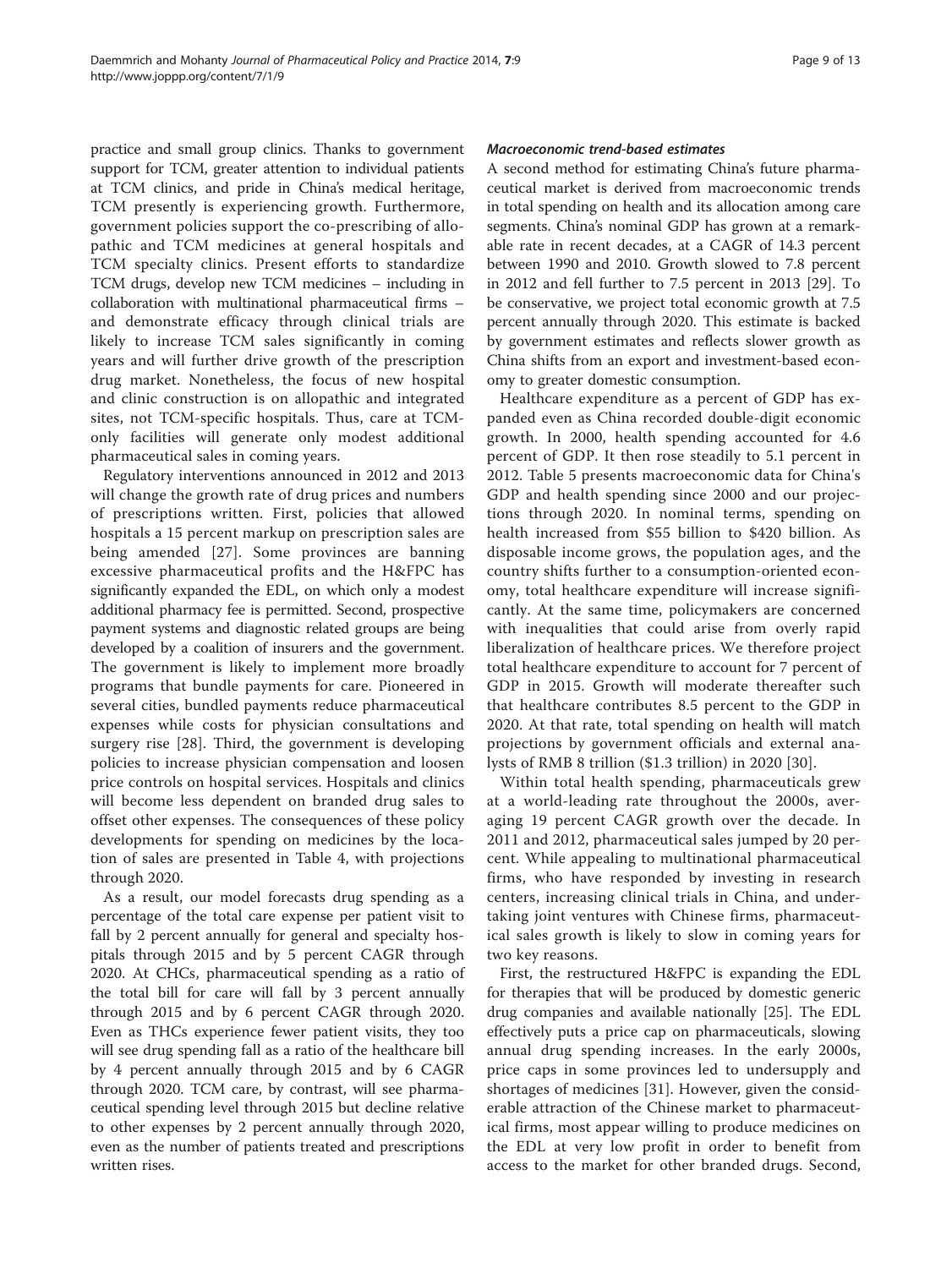|      | <b>General hospitals</b> |            | Specialized hospitals |            | <b>CHCs</b> |            | <b>THCs</b> |            | ТСМ       |            | <b>Total Rx</b> |
|------|--------------------------|------------|-----------------------|------------|-------------|------------|-------------|------------|-----------|------------|-----------------|
|      | Inpatient                | Outpatient | Inpatient             | Outpatient | Inpatient   | Outpatient | Inpatient   | Outpatient | Inpatient | Outpatient |                 |
| 2011 | 38.2                     | 22.8       | 4.6                   | 2.8        | 0.4         | 3.5        | 2.6         | 3.3        | 0.6       | 1.0        | 79.9            |
| 2012 | 46.8                     | 26.8       | 5.9                   | 3.5        | 0.5         | 4.2        | 2.6         | 3.3        | 0.8       | 1.2        | 95.4            |
| 2015 | 81.8                     | 41.2       | 11.4                  | 6.1        | 0.8         | 6.6        | 2.4         | 2.9        | 1.4       |            | 156.8           |
| 2020 | 148.7                    | 61.9       | 24.3                  | 11.4       | -1.5        | 10.8       | L5          |            | 3.5       | 4.4        | 269.6           |

<span id="page-9-0"></span>Table 4 Prescription drug expenditures in china by treatment site (US\$, billions, nominal)

Notes: Figures initially calculated in RMB (Renminbi), converted to US\$ using actual rates through 2013 and projections of \$1: RMB 5.8 for 2015 and 1\$: 5.5 RMB for 2020. These align to market expectations for exchange rates and policy statements from the People's Bank of China. Total prescription drug sales for 2011 and 2012 differ from Table 5 due to discrepancies in the original data sources

Source: People's Republic of China (2012) Health Statistical Yearbook, Beijing: P.R. China.

attention to unethical behavior in the distribution of pharmaceuticals and accusations of bribery to secure contracts with hospitals is prompting intensified regulatory scrutiny. In early 2014, several domestic and multinational firms were charged for bribing hospitals and doctors. New measures are being implemented by national and provincial authorities to make pharmaceutical purchasing more transparent and competitive.

Overall, the volume of pharmaceutical use will continue to expand, especially as the average cost of a prescription falls. China's population growth rate has been a modest 0.6 percent over the past decade and the number of people over age 60 rose from 8.6 percent of the population in 1990 to 12.4 percent in 2010. By 2020, 17 percent of the population will be over 60 [[32](#page-12-0)]. As in other countries, elderly Chinese will be prescribed more medicines and will be drivers of greater total spending on pharmaceuticals. Nevertheless, concerted government efforts to balance healthcare spending will lower the annual pharmaceutical growth rate to 10.5 percent by 2020.

#### **Results**

In the United States, the "bottom-up" forecasting method that draws on prescription drug use by insurance status predicts a total pharmaceutical market of \$447 billion in 2015 and \$699.5 billion in 2020. Using the macroeconomic approach, the U.S. pharmaceutical market is projected to rise to \$442 billion in 2015 (comprising 12.5 percent of all health spending) and to \$702.5 billion in 2020 (making up 13.5 percent of all healthcare spending). For 2015, the two methods vary by 1 percent; for 2020, they differ by 0.4 percent.

In China, since the total patient numbers will continue to rise quickly across the major care facilities, overall spending on prescription drugs will continue to grow significantly. Calculated by the site of care, pharmaceuticals will grow to RMB 910 billion (\$156.8 billion) in 2015 and RMB 1.5 trillion (\$269.6 billion) in 2020. As a result of a shift from very high annual increases in prescription drug spending to greater growth in outpatient and inpatient care, total drug expenditure when calculated from macro trends will be \$158.9 billion in 2015 and \$261.8 billion in 2020. For 2015, the two methods vary by 1.3 percent; for 2020, they differ by 3 percent.

A sensitivity test on the U.S. microeconomic model reveals that variance in the uptake of insurance will result in relatively modest changes to the total pharmaceutical market. At an extreme, if the PPACA were repealed and the rate of uninsured working-age Americans held constant at 2010 levels, then prescription drug sales would be 6.7 percent lower than projected in 2015 (\$417 billion) and 7.8 percent lower by 2020 (\$645 billion). Alternatively, if all presently uninsured Americans obtain coverage, the market would grow by an additional 3 percent relative to our projections in 2015 (\$460 billion) and 1.5 percent by 2020 (\$710 billion). The model is more sensitive to drug price and volume

Table 5 China's GDP and pharmaceutical expenditure (US\$, millions, nominal)

|      | China GDP  | <b>Total health spending</b> | Healthcare as % of GDP | <b>Prescription drugs</b> |
|------|------------|------------------------------|------------------------|---------------------------|
| 2000 | 1,198,475  | 55,404                       | 4.6%                   | 13,850                    |
| 2005 | 2,257,619  | 105,716                      | 4.7%                   | 25,340                    |
| 2010 | 5,931,203  | 295,153                      | 5.0%                   | 60,270                    |
| 2011 | 7,324,952  | 369,910                      | 5.1%                   | 77,300                    |
| 2012 | 8,226,885  | 419,571                      | 5.2%                   | 91,980                    |
| 2015 | 10,220,234 | 715,416                      | 7.0%                   | 158,940                   |
| 2020 | 14,672,467 | 1,247,160                    | 8.5%                   | 261,840                   |
|      |            |                              |                        |                           |

Sources: People's Republic of China (2012) Health Statistical Yearbook, Beijing: P.R. China; People's Republic of China (2012) China Statistical Yearbook. Beijing: P.R. China.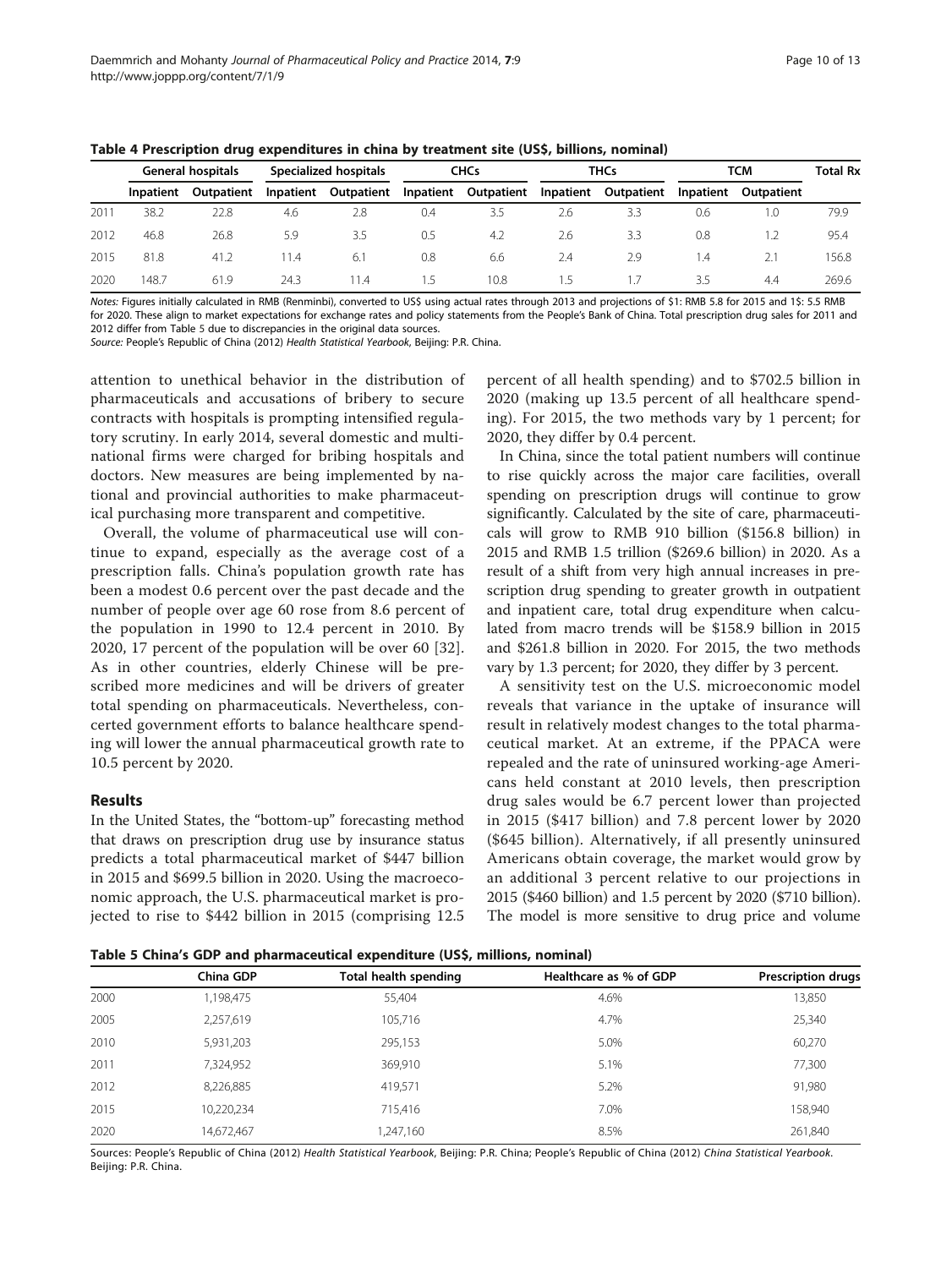changes. If prices and use rise by 11 percent (as they did on a compounded annual average basis between 1980 and 2010), then the market would grow by 17 percent relative to the projections in 2015 (\$525 billion) and by 38 percent by 2020 (\$964 billion). Alternatively, if prices and prescription drug use grow by a far more moderate 5 percent, the market would shrink relative to our model to \$397 billion in 2015 and \$553 billion by 2020.

For sensitivity analysis of the U.S. macroeconomic model, we varied total economic growth, healthcare as a percentage of GDP, and pharmaceutical sales as a percentage of total health spending by 10 percent each. Higher values across the board generated 33 percent greater pharmaceutical spending relative to our estimates (\$589.7 billion in 2015 and \$935 billion in 2020), whereas the lower values resulted in 27 percent lower spending than we project (\$323 billion in 2015 and \$512 billion in 2020). Changing only the total healthcare spending variable or the percentage of healthcare spent on pharmaceuticals generated equivalent percentage changes to total prescription drug sales.

A sensitivity analysis of the consumption-based model for China draws attention to the importance of treatment location and projected changes in drug prices and use. We varied patient visits and prescription drug expenditure by plus or minus 10 percent for each treatment site. If patient visits and drug expenditure per patient both rise by 10 percent relative to our projections, the total market will be 21 percent larger than our forecast in 2015 (\$190 billion) and 15 percent greater by 2020 (\$309 billion). By contrast, if both shrink by 10 percent compared to our estimates, the total pharmaceutical market will be 19 percent smaller than projected in 2015 (\$127 billion) and 23 percent less by 2020 (\$207 billion). Within these groupings, inpatient care in both general hospitals and specialized hospitals has a higher degree of sensitivity compared to other categories. If the EDL results in 10 percent decreased drug spending but continued rising patient volumes, the total market will be 10 percent lower than projected in 2015 and nearly 15 percent less by 2020.

For the China macroeconomic model, we varied GDP growth rates, healthcare spending, and pharmaceutical sales as a percentage of health spending by 10 percent each. Higher growth across all three variables would result in a pharmaceutical market 21 percent larger than estimated (\$192 billion in 2015 and \$317 billion by 2020). Lower growth produces a pharmaceutical market 19 percent smaller than our estimates (\$129 billion in 2015 and \$212 billion by 2020). Interestingly, changes to the growth rate of health spending and the percentage of spending going toward pharmaceuticals had relatively larger impacts than changes to GDP growth estimates.

# **Discussion**

Health systems worldwide struggle to balance delivery of care to the sick, support for expensive new products and services, and the conflicts of interest and moral hazards associated with insurance. In most countries, spending on healthcare is now seen as a cost to GDP, not a contributor to national prosperity. Healthcare reform thus involves a difficult choice between affordable present-day care and incentives for firms that develop new medicines, diagnostic tests, and imaging devices. The U.S. healthcare system confronts contradictory mandates to broaden insurance availability, maintain ready access to primary care physicians, and sustain world-leading investments in biomedical research. China's healthcare system faces contradictory mandates of increasing access to care for a population of 1.35 billion, improving the quality of services, regulating the safety and efficacy of medicines, and providing incentives to research-based pharmaceutical, device, and diagnostics firms. Intriguingly, China and the United States are implementing reforms that expand insurance coverage and increase the private sector's role in healthcare insurance and delivery even as other countries seek to reduce spending through greater direct government ownership of insurance and even the delivery of care. At the same time, reforms in both the United States and China are introducing significant new regulations that suggest global convergence toward price controls, whether by explicit mandate or through regulation of cost – efficacy tradeoffs.

Expansion of the health system in each country is shaped by historical path dependency. The U.S. PPACA builds on a trajectory of free-market pricing and opposition to government mandates for generics use or cost assessments as part of drug approval decisions. In China, reforms are broadening access to basic insurance, plans are being developed to expand governmentbacked coverage for high-cost medical events, and private insurance companies are expanding offerings. These policies fit with the country's incremental policy reform that has sought to use market incentives to promote investment and innovation without undermining social cohesion. Even as prescription drug markets grow in both countries, however, tensions concerning drug spending will shift the balance between generics and branded pharmaceuticals.

#### Pharmaceutical market dynamics

In the United States, generic drugs expanded from 30 percent of all prescriptions dispensed in the 1980s to 75 percent in 2010 [\[33\]](#page-12-0). Further gains in market share seem assured. Patent expirations on top-selling ("blockbuster") drugs that began in 2010 will continue through 2016, adding competitors to drugs averaging \$21.7 billion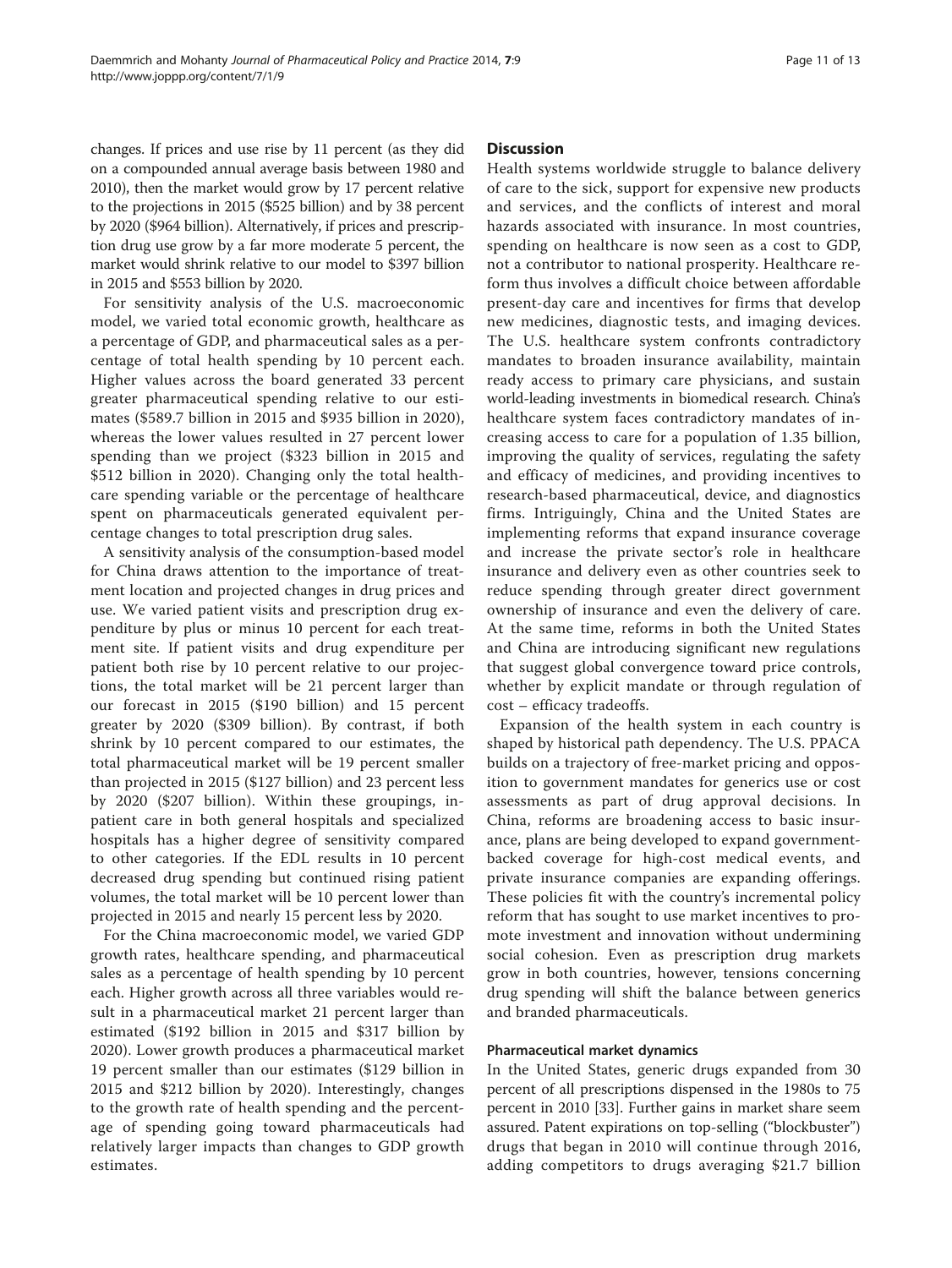in sales per year. In addition, the Food and Drug Administration has announced a new approval pathway for generic biotech drugs as mandated under the PPACA. However, despite growing sales volumes, generic prescriptions generated just 16.5 percent of the pharmaceutical market's value in 2010. With new drugs entering clinical trials to treat diseases that impact millions of senior citizens, including cancer, Parkinson's, arthritis, and Alzheimer's, branded drugs will continue to lead total sales. The PPACA incorporates multiple incentives and mandates for preventive care; to the extent these translate into prescription drug use to delay or ameliorate chronic disease they will have a profound affect on the distribution of health spending in the United States.

The PPACA also contains provisions calling for costbenefit studies by the government and the industry. An advisory Patient-Centered Outcomes Research Institute (PCORI) will draw greater attention to the cost of prescription drugs relative to health outcomes [[34\]](#page-12-0). For some diseases, outcomes research may drive greater preventive care in the form of prescription drug use and attendant reductions to surgery or other hospital-based treatments. However, for many treatments it will take a decade or more to measure with accuracy gains that accrue from prescription drug use. Even though PCORI lacks regulatory authority, pharmaceutical firms are likely to respond with greater market segmentation for prescription drug therapy by disease subgroups and patient gender, ethnicity, and age. Companies that are able to meet emerging criteria for demonstrating the cost efficiency of their patent-protected drugs will see rising sales, especially as greater access to primary care under the PPACA results in more preventive care through pharmaceuticals.

In China, drug prices have become a topic of concern to policymakers who expect an expanded EDL to drive down prices and increase access to pharmaceuticals. At the same time, the H&FPC allows manufacturers of drugs not on the EDL list, including newly approved medicines, to negotiate prices directly with hospitals. The government thus appears to be seeking a balance between access for patients that pay out of pocket for pharmaceuticals and incentives for firms to invest in research and new drug development. Research-oriented pharmaceutical firms face the challenge of meeting government-set prices for drugs on the EDL while continuing to build markets for their branded offerings. Nevertheless, China's currently fragmented generics industry and public fears of fake or diluted domestically produced medicines offer significant potential for the growth of branded pharmaceutical sales. Firms can build good will with the government by meeting low price points for pharmaceuticals on the EDL while earning greater margins on higher-priced drugs for other conditions.

The EDL and a more expansive national reimbursement drug list (some 1,700 medicines that may be covered by insurance to some degree) will combine with greater insurance coverage to drive consolidation of the industry. The domestic drug sector will experience competitive pressure to standardize manufacturing, upgrade old facilities, and invest in research and development. However, even the growth of insurance is not changing prevailing norms of out-of-pocket payments for prescriptions. As a result, Chinese doctors and consumers, not insurers or a health outcomes research institute, will be the main targets of industry marketing and medical information. The market is poised for blockbuster drugs, especially treatments for high cholesterol, diabetes, and other chronic diseases. For the industry, competition will involve demonstrating public benefits by meeting requirements for the EDL but also marketing a portfolio of compounds to brand-conscious consumers who pay directly for pharmaceuticals.

# Conclusion

A combination of expanding health insurance coverage, free-market drug pricing policies, and government support for biomedical research will make the United States and China the two largest country markets for drug sales and industry R&D in coming years. The two countries are at fundamentally different stages in economic development and exhibit striking contrasts in health insurance markets and the delivery of care. But policymakers in the United States and China face similar challenges of meeting the needs of large ageing populations and managing tensions between incentives for medical innovation and access to affordable drugs. For their part, multinational pharmaceutical companies are engaged in a complex task when they seek to establish coherent strategies for product innovation, marketing, and sales across their two largest future markets.

The calculations of future pharmaceutical market sizes developed here thus provide a basis for general insights concerning healthcare systems and point to continued tensions concerning drug prices and access. More detailed analyses of future markets for specific disease groups and narrower age demographics are needed to develop targeted policy or business investment recommendations. Nonetheless, the side-by-side analysis of future pharmaceutical markets in the United States and China reveals important similarities in the industry competitive structure as large multinationals dominate the upper end of the market with branded drugs developed through extensive research and testing. Each country also has lessons for the other. China's EDL establishes a baseline set of affordable medicines that reduces policy tensions concerning access to pharmaceuticals while still, in theory, offering firms rewards for inventing new drugs. Meanwhile, policy changes in the United States will encourage greater